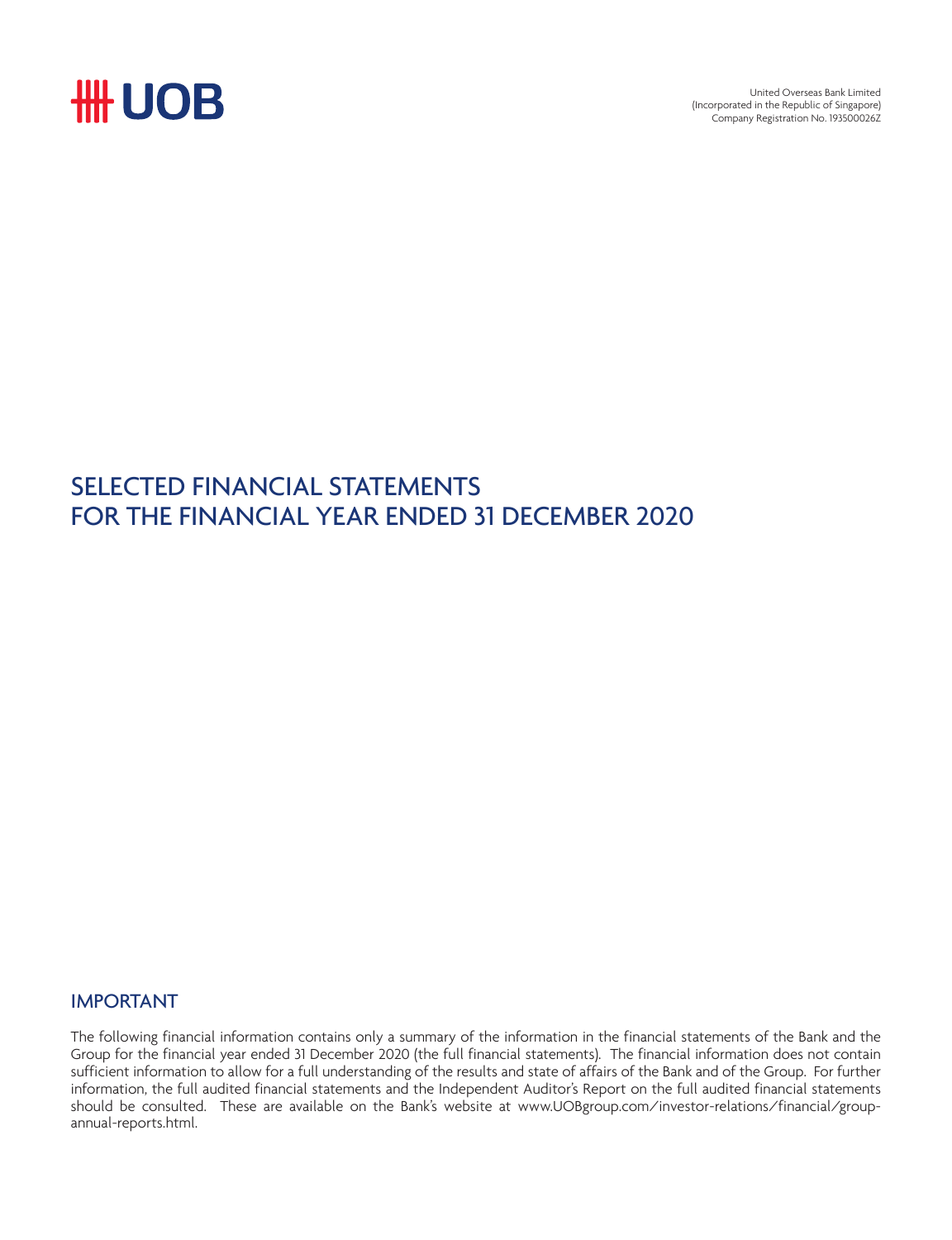## Independent Auditor's Report

for the financial year ended 31 December 2020

## Independent Auditor's Report to the Members of United Overseas Bank Limited

### Report on the Audit of the Financial Statements

#### Opinion

We have audited the financial statements of United Overseas Bank Limited (the Bank) and its subsidiaries (collectively, the Group), set out on pages # to #, which comprise the balance sheets of the Bank and the Group as at 31 December 2020, the income statements, the statements of comprehensive income, and the statements of changes in equity of the Bank and the Group and consolidated cash flow statement of the Group for the year then ended, and notes to the financial statements, including a summary of significant accounting policies.

In our opinion, the accompanying consolidated financial statements of the Group and the balance sheet, income statement, statement of comprehensive income and statement of changes in equity of the Bank, are properly drawn up in accordance with the provisions of the Companies Act, Chapter 50 (the Act) and Singapore Financial Reporting Standards (International) (SFRS(I)s) so as to give a true and fair view of the consolidated financial position of the Group and the financial position of the Bank as at 31 December 2020 and of the consolidated financial performance, consolidated changes in equity and consolidated cash flows of the Group, and of the financial performance and changes in equity of the Bank for the year ended on that date.

#### Basis for Opinion

We conducted our audit in accordance with Singapore Standards on Auditing (SSAs). Our responsibilities under those standards are further described in the Auditor's Responsibilities for the Audit of the Financial Statements section of our report. We are independent of the Group in accordance with the Accounting and Corporate Regulatory Authority (ACRA) Code of Professional Conduct and Ethics for Public Accountants and Accounting Entities (ACRA Code) together with the ethical requirements that are relevant to our audit of the financial statements in Singapore, and we have fulfilled our other ethical responsibilities in accordance with these requirements and the ACRA Code. We believe that the audit evidence we have obtained is sufficient and appropriate to provide a basis for our opinion.

#### Key Audit Matters

Key audit matters are those matters that, in our professional judgement, were of most significance in our audit of the financial statements of the current period. These matters were addressed in the context of our audit of the financial statements as a whole and in forming our opinion thereon, and we do not provide a separate opinion on these matters. For each matter below, our description of how our audit addressed the matter, including any commentary on the findings or outcome of our procedures, is provided in that context.

We have fulfilled our responsibilities described in the Auditor's Responsibilities for the Audit of the Financial Statements section of our report, including in relation to these matters. Accordingly, our audit included the performance of procedures designed to respond to our assessment of the risks of material misstatement of the financial statements. The results of our audit procedures, including the procedures performed to address the matters below, provide the basis for our audit opinion on the accompanying financial statements.

The page number are as stated in the Independent Auditor's Report dated 24 February 2021 in the UOB Annual Report 2020.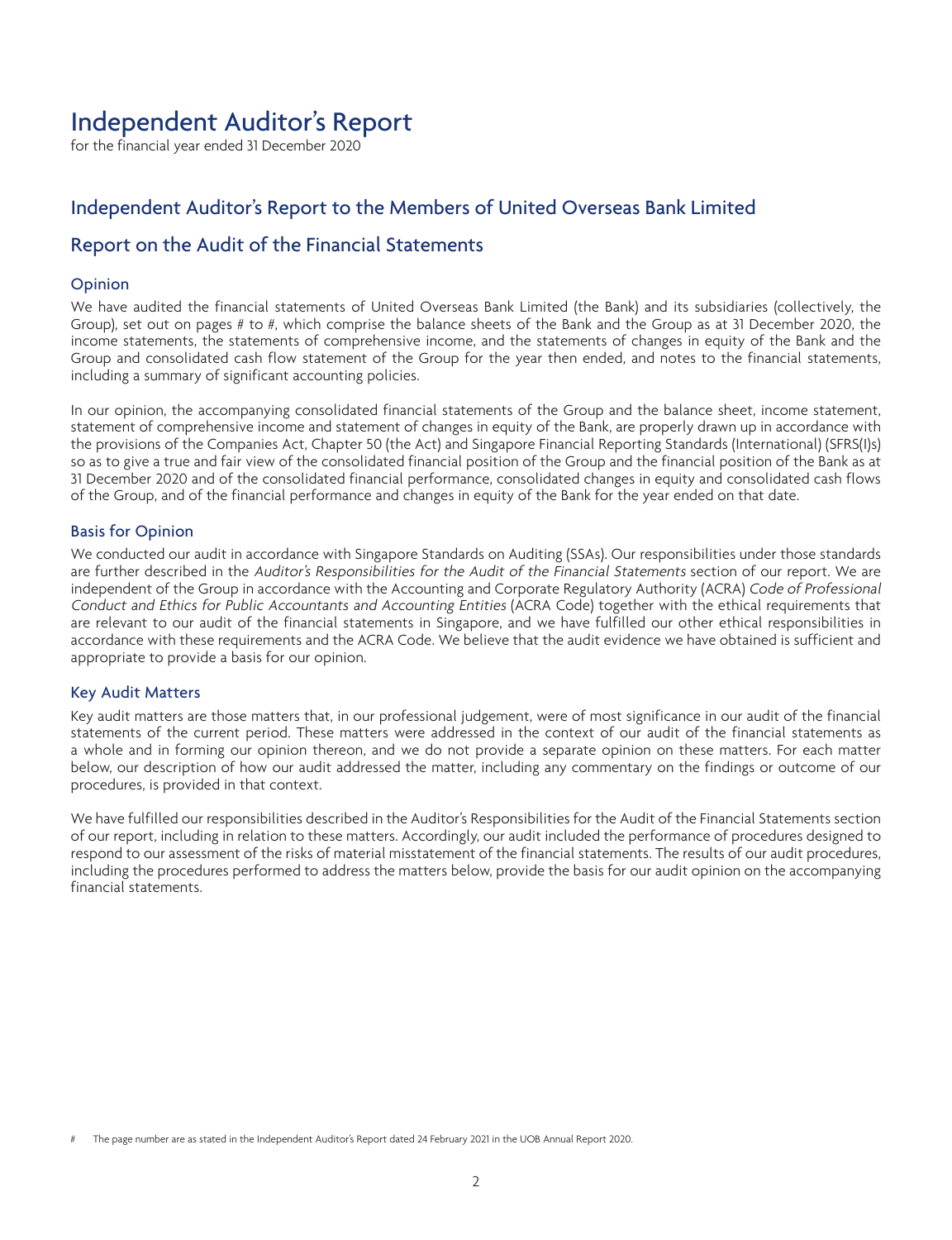| Areas of focus                                                                                                                                        | How our audit addressed the risk factors                                                                                                                                                                                                                                                                                                                                                                          |
|-------------------------------------------------------------------------------------------------------------------------------------------------------|-------------------------------------------------------------------------------------------------------------------------------------------------------------------------------------------------------------------------------------------------------------------------------------------------------------------------------------------------------------------------------------------------------------------|
| <b>Expected credit losses</b>                                                                                                                         | a) Non-impaired credit exposures                                                                                                                                                                                                                                                                                                                                                                                  |
| Refer to Notes 2(d)(vi), 3(a)(i), 3(b), 12, 21(b), 25,<br>27(b), 28(d), 30(b) and 31 to the consolidated<br>financial statements.                     | We assessed the design and evaluated the operating effectiveness of the key<br>controls over the Group's ECL on non-impaired credit exposures computation<br>processes with a focus on:                                                                                                                                                                                                                           |
| The Group follows SFRS(I) 9 Financial $\bullet$<br>Instruments requirements to calculate the<br>expected credit loss (ECL) for its credit             | the completeness and accuracy of data inputs into the ECL calculation<br>system;                                                                                                                                                                                                                                                                                                                                  |
| exposures. The credit exposures are categorised $\cdot$<br>into non-impaired credit exposures and                                                     | the validation of models;                                                                                                                                                                                                                                                                                                                                                                                         |
| impaired credit exposures.                                                                                                                            | the selection and implementation of economic scenarios and probabilities,<br>with the consideration of the COVID-19 impact;                                                                                                                                                                                                                                                                                       |
| a) Non-impaired credit exposures                                                                                                                      |                                                                                                                                                                                                                                                                                                                                                                                                                   |
|                                                                                                                                                       | the staging of credit exposures based on the Group's SICR criteria; and                                                                                                                                                                                                                                                                                                                                           |
| The ECL calculation on non-impaired credit<br>exposures involves significant judgements and $\cdot$<br>estimates. Areas where we have identified with | the governance over post model adjustments.                                                                                                                                                                                                                                                                                                                                                                       |
| greater levels of management judgement are:                                                                                                           | We involved our internal modelling specialists to assist us in performing the<br>following procedures on a sampling basis:                                                                                                                                                                                                                                                                                        |
| the economic scenarios used and the<br>$\bullet$<br>probability weightage applied to them to<br>measure ECLs on a forward-looking basis,              | independently reviewed the model validation results;<br>$\bullet$                                                                                                                                                                                                                                                                                                                                                 |
| reflecting management's view of potential .<br>future economic environment, specifically<br>the COVID-19 pandemic economic impact;                    | assessed the reasonableness of the probabilities of default (PD), loss<br>given default (LGD) and exposure at default (EAD) models by performing<br>sensitivity analyses, benchmarking or back-testing;                                                                                                                                                                                                           |
| the significant increase in credit risk (SICR) $\cdot$<br>criteria;                                                                                   | checked the reasonableness of the PD, LGD and EAD used in the<br>computations to derive the ECL amount; and                                                                                                                                                                                                                                                                                                       |
| the model assumptions; and<br>$\bullet$                                                                                                               | reviewed the Group's assessment of its SICR criteria.<br>$\bullet$                                                                                                                                                                                                                                                                                                                                                |
| the adjustments to the model-driven ECL<br>results to address model limitations or<br>emerging trends.                                                | We also reviewed the Group's approach for the selection of economic scenario<br>to assess the reasonableness of the economic scenarios and corresponding<br>weightages applied by the Group, as well as inspected the Group's<br>SFRS(I) 9 Working Group decisions to assess the appropriateness of<br>management's rationale over the post model adjustments and performed a<br>recalculation, where applicable. |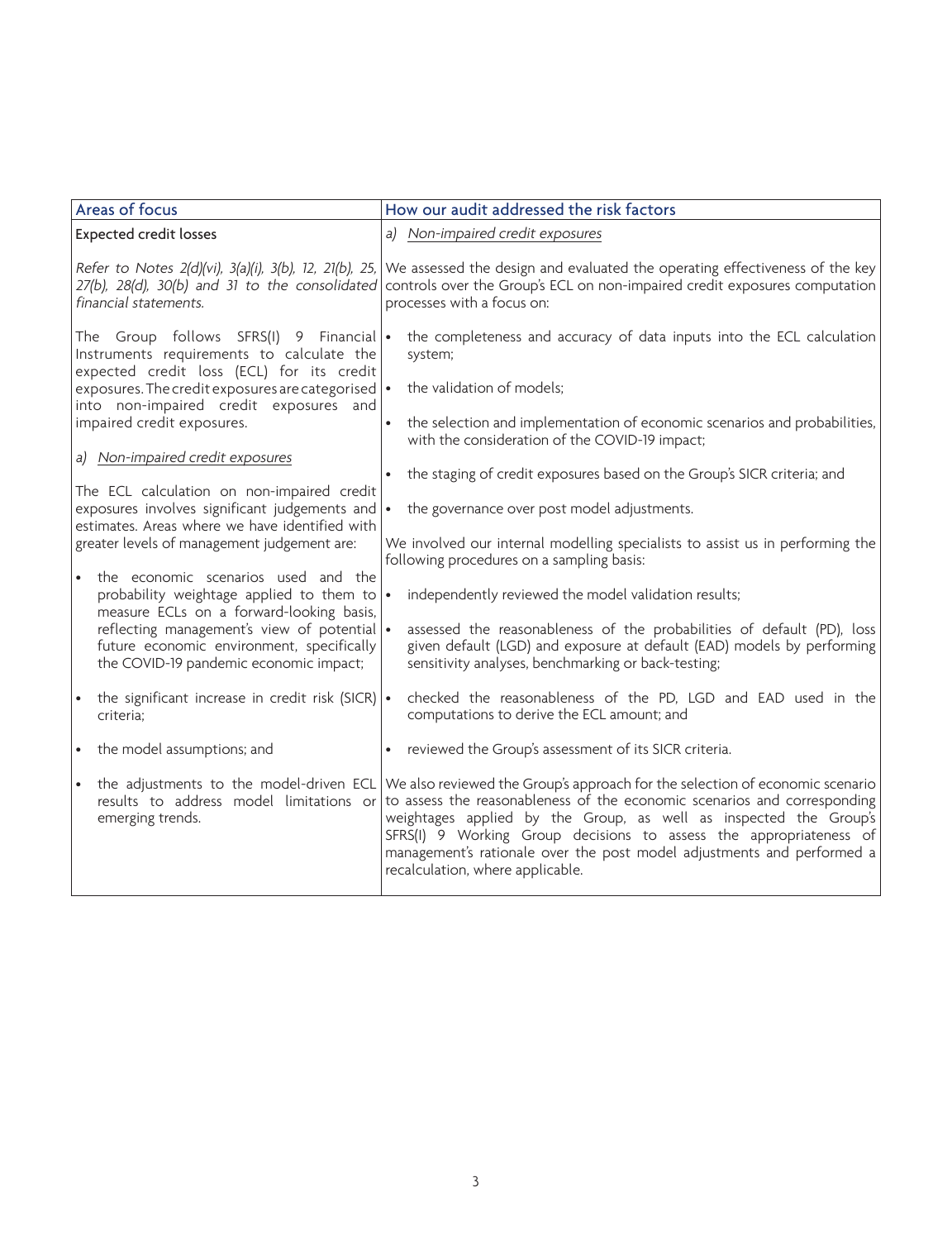| Areas of focus                                                                                                                                                                              | How our audit addressed the risk factors                                                                                                                                                                                                                                                                                                                                          |
|---------------------------------------------------------------------------------------------------------------------------------------------------------------------------------------------|-----------------------------------------------------------------------------------------------------------------------------------------------------------------------------------------------------------------------------------------------------------------------------------------------------------------------------------------------------------------------------------|
| b) Impaired credit exposures                                                                                                                                                                | b) Impaired credit exposures                                                                                                                                                                                                                                                                                                                                                      |
| As at 31 December 2020, the Stage 3 ECL for<br>impaired credit exposures of the Group was<br>\$1,692 million, out of which 79% pertained to<br>the Group Wholesale Banking (GWB) portfolio. | We assessed the design and evaluated the operating effectiveness of the key<br>controls over the Stage 3 ECL estimation process for the GWB portfolio. These<br>controls included:                                                                                                                                                                                                |
| We focused on the Stage 3 ECL for the GWB                                                                                                                                                   | collateral valuation and monitoring;                                                                                                                                                                                                                                                                                                                                              |
| portfolio as the identification and estimation $\cdot$<br>of impairment within this portfolio can be                                                                                        | identification of impairment indicators;                                                                                                                                                                                                                                                                                                                                          |
| inherently subjective and requires significant $\cdot$<br>judgements.                                                                                                                       | MAS Notice 612 credit grading; and                                                                                                                                                                                                                                                                                                                                                |
|                                                                                                                                                                                             | oversight of Group Credit Committee.<br>$\bullet$                                                                                                                                                                                                                                                                                                                                 |
|                                                                                                                                                                                             | We considered the magnitude of the credit exposures, macroeconomic factors,<br>industry trends and latest developments in relation to COVID-19 pandemic in<br>our audit sampling to focus on customers that are assessed to be of higher<br>risk. With the increase in credit risk resulting from the COVID-19 pandemic, we<br>performed additional procedures as outlined below: |
|                                                                                                                                                                                             | reviewed the COVID-19 rating guidance for the approval of government<br>backed loans, special relief loans and debt moratoriums by the front office;<br>and                                                                                                                                                                                                                       |
|                                                                                                                                                                                             | assessed, as part of our credit reviews of selected borrowers, the<br>appropriateness of the Group's consideration of government measures,<br>reliefs and other qualitative assumptions to determine the credit gradings.                                                                                                                                                         |
|                                                                                                                                                                                             | For our selected sample of impaired loans, we performed the following<br>procedures:                                                                                                                                                                                                                                                                                              |
|                                                                                                                                                                                             | assessed management's forecast of recoverable cash flows, including<br>the basis for the amounts and timing of recoveries. Where possible, we<br>compared key assumptions to external evidence, e.g. independent valuation<br>reports of the collaterals;                                                                                                                         |
|                                                                                                                                                                                             | considered and corroborated the borrowers' latest developments through<br>$\bullet$<br>adverse news search and/or publicly available information;                                                                                                                                                                                                                                 |
|                                                                                                                                                                                             | checked that underlying data was accurate by agreeing to source documents<br>such as loan agreements; and                                                                                                                                                                                                                                                                         |
|                                                                                                                                                                                             | tested the calculations.                                                                                                                                                                                                                                                                                                                                                          |
|                                                                                                                                                                                             | Overall, the results of our evaluation of the Group's ECL were within a reasonable<br>range of expectations.                                                                                                                                                                                                                                                                      |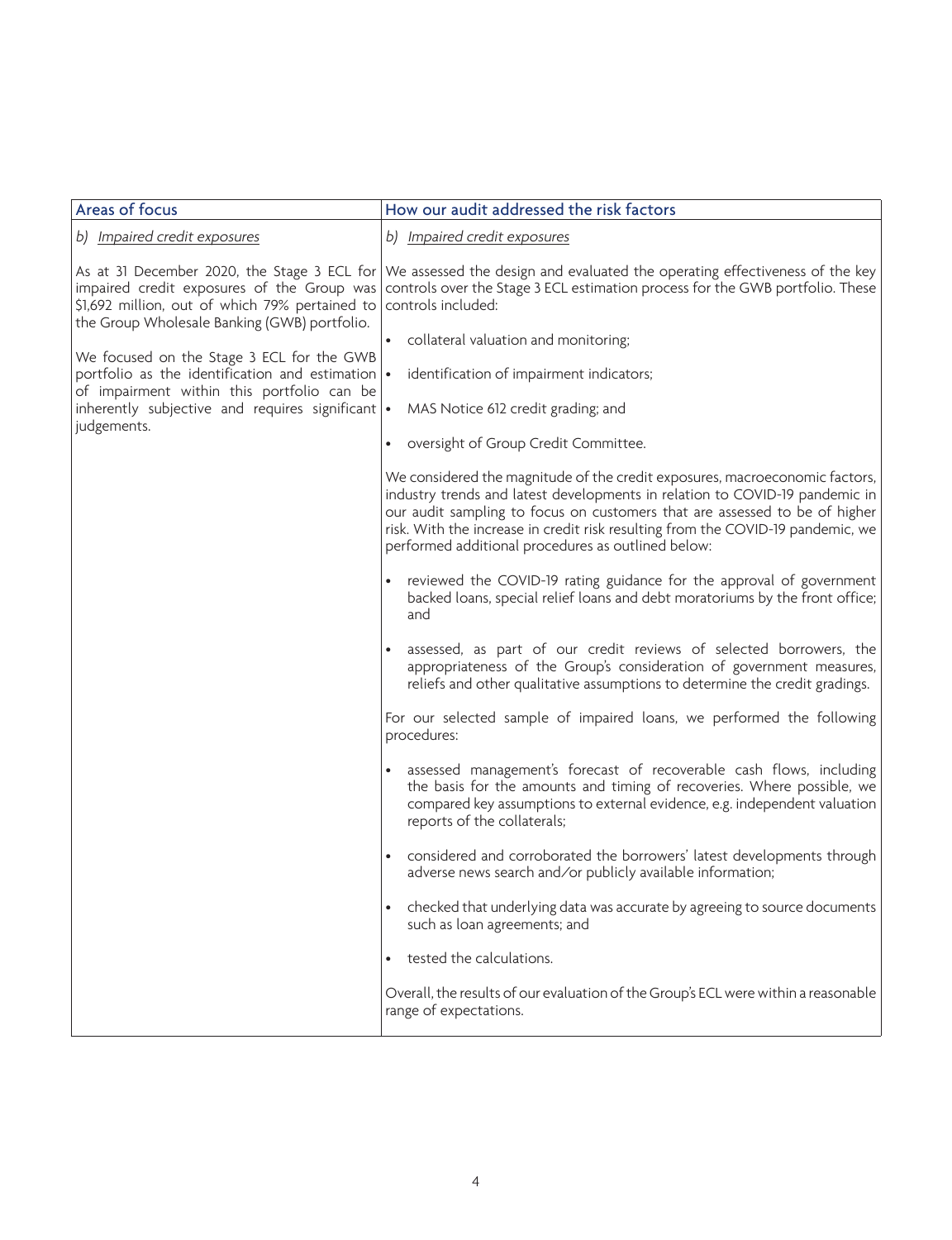| Areas of focus                                                                                                                                                                                                                                                                                                                                                                                                                                                                                                                                                                                                                                                                                          | How our audit addressed the risk factors                                                                                                                                                                                                                                                                                                                                                                                                                                                                                          |
|---------------------------------------------------------------------------------------------------------------------------------------------------------------------------------------------------------------------------------------------------------------------------------------------------------------------------------------------------------------------------------------------------------------------------------------------------------------------------------------------------------------------------------------------------------------------------------------------------------------------------------------------------------------------------------------------------------|-----------------------------------------------------------------------------------------------------------------------------------------------------------------------------------------------------------------------------------------------------------------------------------------------------------------------------------------------------------------------------------------------------------------------------------------------------------------------------------------------------------------------------------|
| <i>instruments</i><br>Refer to Notes 2(d)(ii), 3(a)(ii) and 19(b) to the                                                                                                                                                                                                                                                                                                                                                                                                                                                                                                                                                                                                                                | Valuation of illiquid or complex financial We assessed the design and evaluated the operating effectiveness of the key<br>controls over the Group's Level 3 financial instruments valuation processes.<br>These controls included:                                                                                                                                                                                                                                                                                                |
| consolidated financial statements.                                                                                                                                                                                                                                                                                                                                                                                                                                                                                                                                                                                                                                                                      | model validation and approval;<br>$\bullet$                                                                                                                                                                                                                                                                                                                                                                                                                                                                                       |
| At 31 December 2020, 6% (\$5 billion) of the $\cdot$<br>Group's total financial instruments that were<br>carried at fair value were classified as Level 3. •<br>The Level 3 instruments mainly comprised<br>unquoted equity investments and funds, long<br>dated equity derivatives, callable interest rate<br>swaps and unquoted debt securities.<br>The valuation of Level 3 financial instruments<br>was a key area of focus of our audit as the<br>determination of Level 3 prices is considerably<br>more subjective given the lack of availability of<br>market-based data. The valuation techniques<br>used could involve the exercise of judgement<br>and the use of assumptions and estimates. | observability, completeness and accuracy of pricing inputs; and<br>independent price verification.<br>In addition, with the assistance of our internal valuation specialists, we assessed<br>the reasonableness of the valuation methodologies, assumptions and inputs<br>used by management for a sample of financial instruments with significant<br>unobservable inputs.<br>The results of our assessment of the Group's valuation of illiquid or complex<br>financial instruments were within the range of expected outcomes. |
| Impairment of goodwill                                                                                                                                                                                                                                                                                                                                                                                                                                                                                                                                                                                                                                                                                  | We focused on CGUs with a low headroom or significantly reduced headroom.<br>Our work included the following:                                                                                                                                                                                                                                                                                                                                                                                                                     |
| Refer to Notes 2(i), 3(a)(iii) and 37 to the<br>consolidated financial statements.                                                                                                                                                                                                                                                                                                                                                                                                                                                                                                                                                                                                                      | reviewed the appropriateness of the CGU segmentation;                                                                                                                                                                                                                                                                                                                                                                                                                                                                             |
| As at 31 December 2020, the Group's balance<br>sheet included goodwill of \$4 billion.<br>The goodwill is allocated to the respective cash-<br>generating units (CGUs) defined by the Group's •<br>operating segments.                                                                                                                                                                                                                                                                                                                                                                                                                                                                                  | evaluated the forecasting process by reviewing historical achievement of<br>$\bullet$<br>projections;<br>assessed the reasonableness of key assumptions used in the forecasts,<br>including management's consideration of the impact of the COVID-19                                                                                                                                                                                                                                                                              |
| This was a key area of focus for our audit                                                                                                                                                                                                                                                                                                                                                                                                                                                                                                                                                                                                                                                              | pandemic and continued uncertainty of the macroeconomic environment;                                                                                                                                                                                                                                                                                                                                                                                                                                                              |
| because the goodwill impairment test relies on<br>the calculation of the value-in-use (VIU) of each<br>CGU, which involves significant management<br>judgement and assumptions about the future                                                                                                                                                                                                                                                                                                                                                                                                                                                                                                         | compared the long-term growth rates and discount rates used by<br>management to our ranges, which were determined using external market<br>data and calculations performed by our internal valuation specialists; and                                                                                                                                                                                                                                                                                                             |
| cash flows of the CGUs and the discount rates<br>applied.                                                                                                                                                                                                                                                                                                                                                                                                                                                                                                                                                                                                                                               | performed sensitivity analyses to determine the impact of a reasonably<br>possible change in the key assumptions to the VIU calculations to identify<br>any CGU with a risk of impairment.                                                                                                                                                                                                                                                                                                                                        |
|                                                                                                                                                                                                                                                                                                                                                                                                                                                                                                                                                                                                                                                                                                         | Based on the results of our audit procedures, the assumptions used by<br>management in its goodwill impairment tests were within a reasonable range<br>of expectations.                                                                                                                                                                                                                                                                                                                                                           |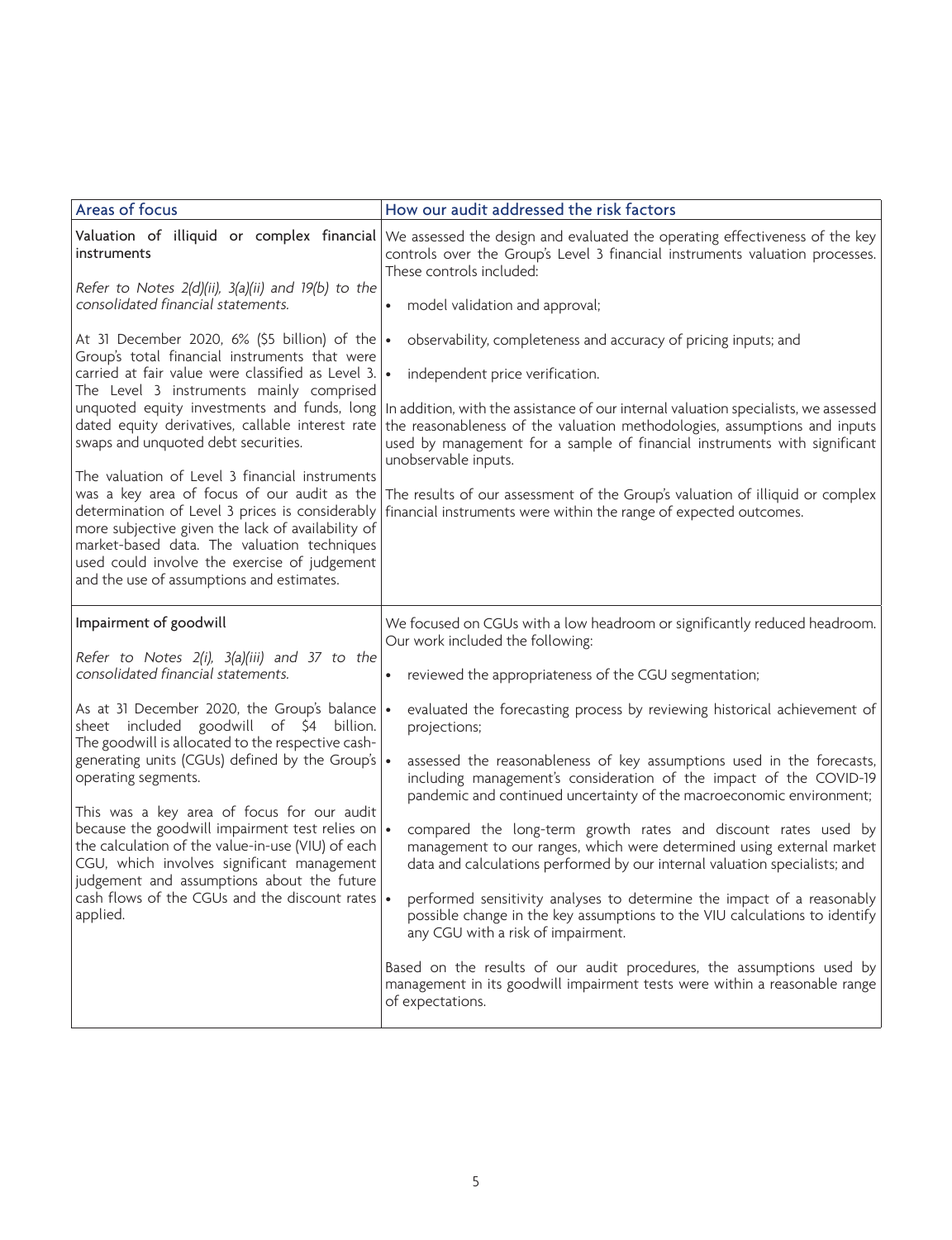#### Other Information

Management is responsible for the other information. The other information comprises the Directors' Statement (but does not include the financial statements and our auditor's report thereon), which we obtained prior to the date of this auditor's report, and the other sections of the annual report (Other Sections), which are expected to be made available to us after that date.

Our opinion on the financial statements does not cover the other information and we do not and will not express any form of assurance conclusion thereon.

In connection with our audit of the financial statements, our responsibility is to read the other information identified above and, in doing so, consider whether the other information is materially inconsistent with the financial statements or our knowledge obtained in the audit, or otherwise appears to be materially misstated.

If, based on the work we have performed on the other information that we obtained prior to the date of this auditor's report, we conclude that there is a material misstatement of this other information, we are required to report that fact. We have nothing to report in this regard.

When we read the Other Sections, if we conclude that there is a material misstatement therein, we are required to communicate the matter to the directors and take appropriate actions in accordance with SSAs.

#### Responsibilities of Management and Directors for the Financial Statements

Management is responsible for the preparation of financial statements that give a true and fair view in accordance with the provisions of the Act and SFRS(I)s, and for devising and maintaining a system of internal accounting controls sufficient to provide a reasonable assurance that assets are safeguarded against loss from unauthorised use or disposition; and transactions are properly authorised and that they are recorded as necessary to permit the preparation of true and fair financial statements and to maintain accountability of assets.

In preparing the financial statements, management is responsible for assessing the Group's ability to continue as a going concern, disclosing, as applicable, matters related to going concern and using the going concern basis of accounting unless management either intends to liquidate the Group or to cease operations, or has no realistic alternative but to do so.

The directors' responsibilities include overseeing the Group's financial reporting process.

#### Auditor's Responsibilities for the Audit of the Financial Statements

Our objectives are to obtain reasonable assurance about whether the financial statements as a whole are free from material misstatement, whether due to fraud or error, and to issue an auditor's report that includes our opinion. Reasonable assurance is a high level of assurance, but is not a guarantee that an audit conducted in accordance with SSAs will always detect a material misstatement when it exists. Misstatements can arise from fraud or error and are considered material if, individually or in the aggregate, they could reasonably be expected to influence the economic decisions of users taken on the basis of these financial statements.

As part of an audit in accordance with SSAs, we exercise professional judgement and maintain professional scepticism throughout the audit. We also:

- Identify and assess the risks of material misstatement of the financial statements, whether due to fraud or error, design and perform audit procedures responsive to those risks, and obtain audit evidence that is sufficient and appropriate to provide a basis for our opinion. The risk of not detecting a material misstatement resulting from fraud is higher than for one resulting from error, as fraud may involve collusion, forgery, intentional omissions, misrepresentations, or the override of internal control.
- Obtain an understanding of internal control relevant to the audit in order to design audit procedures that are appropriate in the circumstances, but not for the purpose of expressing an opinion on the effectiveness of the Group's internal control.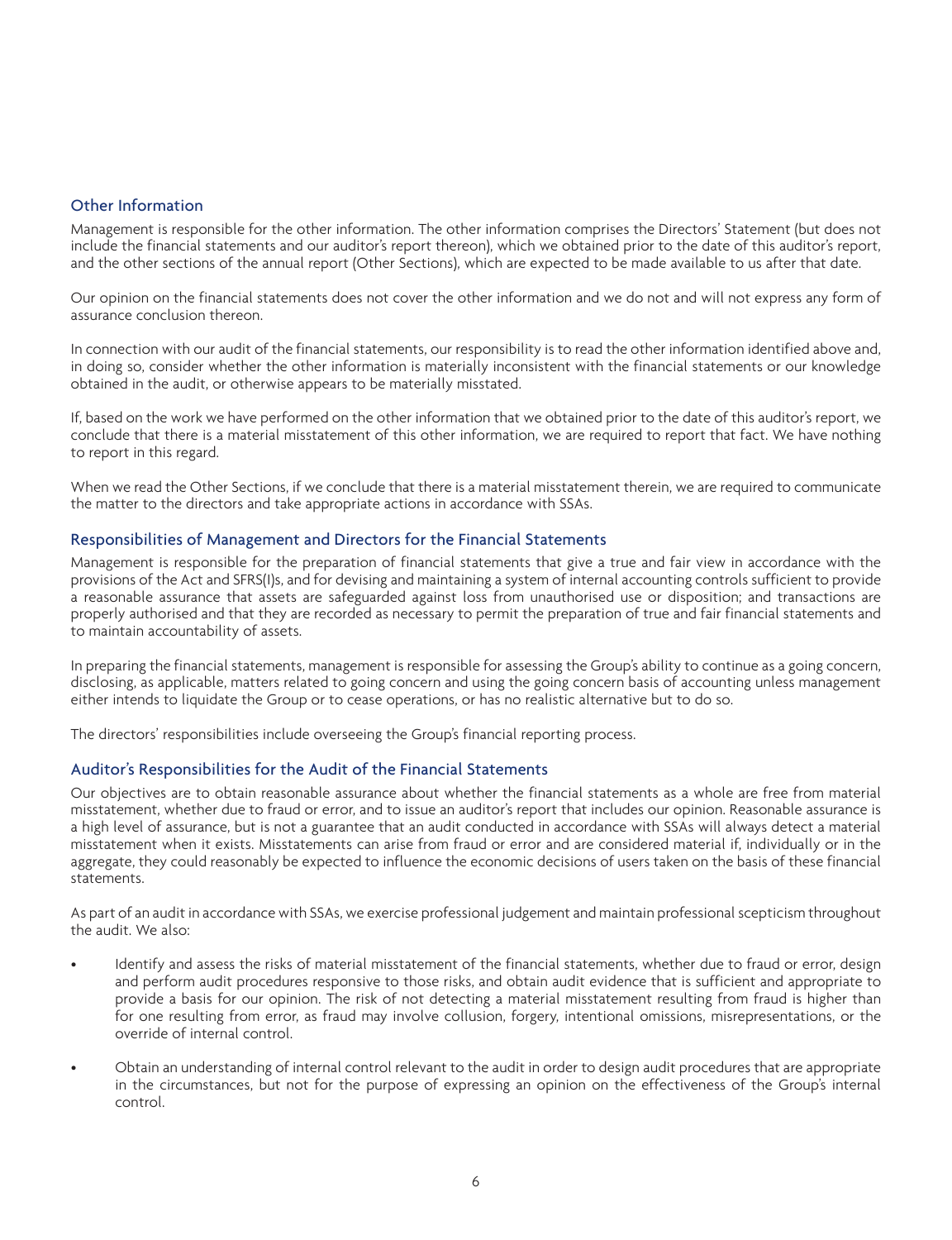- Evaluate the appropriateness of accounting policies used and the reasonableness of accounting estimates and related disclosures made by management.
- Conclude on the appropriateness of management's use of the going concern basis of accounting and, based on the audit evidence obtained, whether a material uncertainty exists related to events or conditions that may cast significant doubt on the Group's ability to continue as a going concern. If we conclude that a material uncertainty exists, we are required to draw attention in our auditor's report to the related disclosures in the financial statements or, if such disclosures are inadequate, to modify our opinion. Our conclusions are based on the audit evidence obtained up to the date of our auditor's report. However, future events or conditions may cause the Group to cease to continue as a going concern.
- Evaluate the overall presentation, structure and content of the financial statements, including the disclosures, and whether the financial statements represent the underlying transactions and events in a manner that achieves fair presentation.
- Obtain sufficient appropriate audit evidence regarding the financial information of the entities or business activities within the Group to express an opinion on the consolidated financial statements. We are responsible for the direction, supervision and performance of the group audit. We remain solely responsible for our audit opinion.

We communicate with the directors regarding, among other matters, the planned scope and timing of the audit and significant audit findings, including any significant deficiencies in internal control that we identify during our audit.

We also provide the directors with a statement that we have complied with relevant ethical requirements regarding independence, and to communicate with them all relationships and other matters that may reasonably be thought to bear on our independence, and where applicable, related safeguards.

From the matters communicated with the directors, we determine those matters that were of most significance in the audit of the financial statements of the current period and are therefore the key audit matters. We describe these matters in our auditor's report unless law or regulation precludes public disclosure about the matter or when, in extremely rare circumstances, we determine that a matter should not be communicated in our report because the adverse consequences of doing so would reasonably be expected to outweigh the public interest benefits of such communication.

## Report on Other Legal and Regulatory Requirements

In our opinion, the accounting and other records required by the Act to be kept by the Bank and by those subsidiary corporations incorporated in Singapore of which we are the auditors have been properly kept in accordance with the provisions of the Act.

The engagement partner on the audit resulting in this independent auditor's report is Wilson Woo Siew Wah.

ERNST & YOUNG LLP Public Accountants and Chartered Accountants Singapore

24 February 2021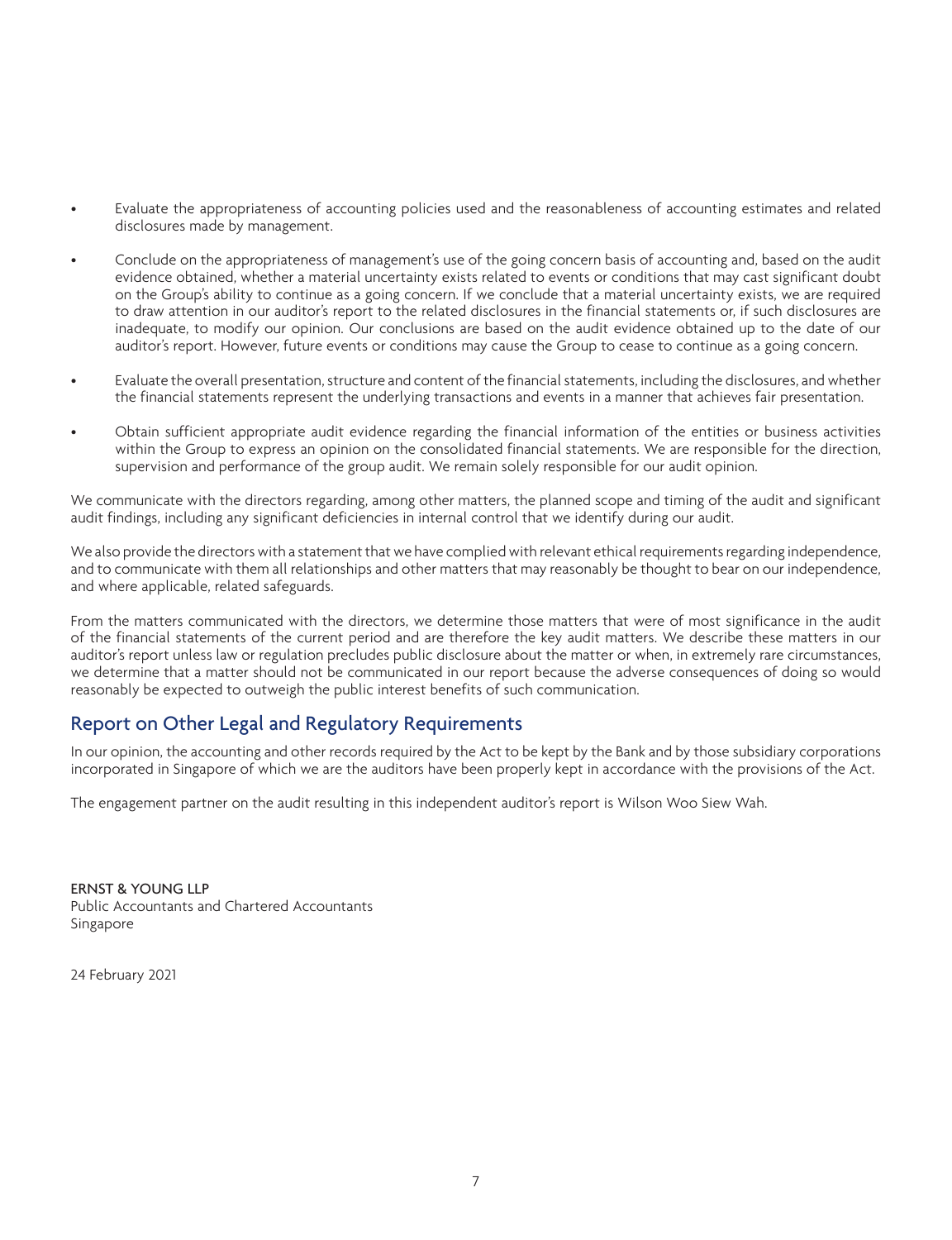# Income Statements

for the financial year ended 31 December 2020

|                                                  | The Group |        | The Bank |       |
|--------------------------------------------------|-----------|--------|----------|-------|
| In \$ millions                                   | 2020      | 2019   | 2020     | 2019  |
| Interest income                                  | 9,623     | 12,557 | 6,218    | 8,829 |
| Less: Interest expense                           | 3,588     | 5,994  | 2,286    | 4,293 |
| Net interest income                              | 6,035     | 6,563  | 3,932    | 4,536 |
| Net fee and commission income                    | 1,997     | 2,032  | 1,412    | 1,392 |
| Dividend income                                  | 50        | 51     | 316      | 289   |
| Rental income                                    | 106       | 110    | 80       | 95    |
| Net trading income                               | 594       | 874    | 358      | 622   |
| Net gain from investment securities              | 286       | 242    | 129      | 143   |
| Other income                                     | 108       | 158    | 235      | 193   |
| Non-interest income                              | 3,141     | 3,467  | 2,530    | 2,734 |
| Total operating income                           | 9,176     | 10,030 | 6,462    | 7,270 |
| Less: Staff costs                                | 2,501     | 2,716  | 1,528    | 1,644 |
| Other operating expenses                         | 1,683     | 1,756  | 1,088    | 1,135 |
| Total operating expenses                         | 4,184     | 4,472  | 2,616    | 2,779 |
| Operating profit before allowance                | 4,992     | 5,558  | 3,846    | 4,491 |
| Less: Allowance for credit and other losses      | 1,554     | 435    | 899      | 174   |
| Operating profit after allowance                 | 3,438     | 5,123  | 2,947    | 4,317 |
| Share of profit of associates and joint ventures | 98        | 51     |          |       |
| Profit before tax                                | 3,536     | 5,174  | 2,947    | 4,317 |
| Less: Tax                                        | 606       | 812    | 424      | 587   |
| Profit for the financial year                    | 2,930     | 4,362  | 2,523    | 3,730 |
| Attributable to:                                 |           |        |          |       |
| Equity holders of the Bank                       | 2,915     | 4,343  | 2,523    | 3,730 |
| Non-controlling interests                        | 15        | 19     |          |       |
|                                                  | 2,930     | 4,362  | 2,523    | 3,730 |
| Earnings per share (\$)                          |           |        |          |       |
| <b>Basic</b>                                     | 1.69      | 2.55   |          |       |
| Diluted                                          | 1.68      | 2.54   |          |       |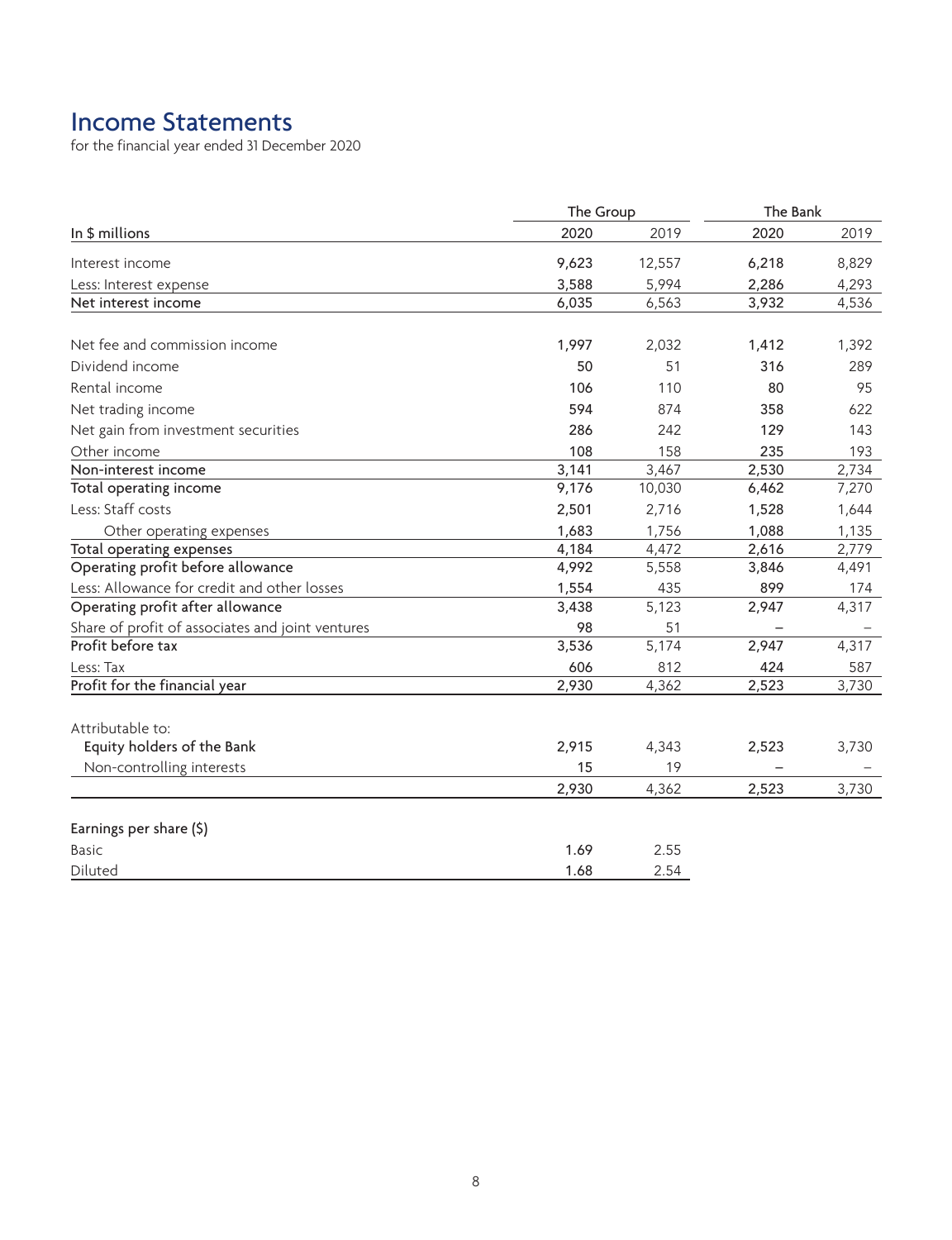# Statements of Comprehensive Income

for the financial year ended 31 December 2020

|                                                                                                           | The Group |       | The Bank       |       |
|-----------------------------------------------------------------------------------------------------------|-----------|-------|----------------|-------|
| In \$ millions                                                                                            | 2020      | 2019  | 2020           | 2019  |
| Profit for the financial year                                                                             | 2,930     | 4,362 | 2,523          | 3,730 |
| Other comprehensive income that will not be reclassified to<br>income statement                           |           |       |                |       |
| Net gain/(loss) on equity instruments at fair value through other<br>comprehensive income                 | 1         | (845) | (16)           | (870) |
| Fair value changes on financial liabilities designated at fair value due<br>to the Bank's own credit risk | (4)       | (62)  | (4)            | (62)  |
| Remeasurement of defined benefit obligation                                                               | (1)       | #     | #              | #     |
| Related tax on items at fair value through other comprehensive<br>income                                  | #         | (14)  | $\overline{2}$ | (11)  |
|                                                                                                           | (4)       | (921) | (18)           | (943) |
| Other comprehensive income that may be subsequently reclassified<br>to income statement                   |           |       |                |       |
| Currency translation adjustments                                                                          | (22)      | 146   | 15             | (11)  |
| Debt instruments at fair value through other comprehensive income                                         |           |       |                |       |
| Change in fair value                                                                                      | 384       | 446   | 295            | 338   |
| Transfer to income statement on disposal                                                                  | (109)     | (117) | (98)           | (104) |
| Changes in allowance for expected credit losses                                                           | 7         | (52)  | 10             | (55)  |
| Related tax                                                                                               | (22)      | 38    | (5)            | 61    |
|                                                                                                           | 238       | 461   | 217            | 229   |
| Change in share of other comprehensive income of associates and                                           |           |       |                |       |
| joint ventures                                                                                            | (6)       | 9     |                |       |
| Other comprehensive income for the financial year, net of tax                                             | 228       | (451) | 199            | (714) |
| Total comprehensive income for the financial year, net of tax                                             | 3,158     | 3,911 | 2,722          | 3,016 |
| Attributable to:                                                                                          |           |       |                |       |
| Equity holders of the Bank                                                                                | 3,143     | 3,885 | 2,722          | 3,016 |
| Non-controlling interests                                                                                 | 15        | 26    |                |       |
|                                                                                                           | 3,158     | 3,911 | 2,722          | 3.016 |

# Amount less than \$500,000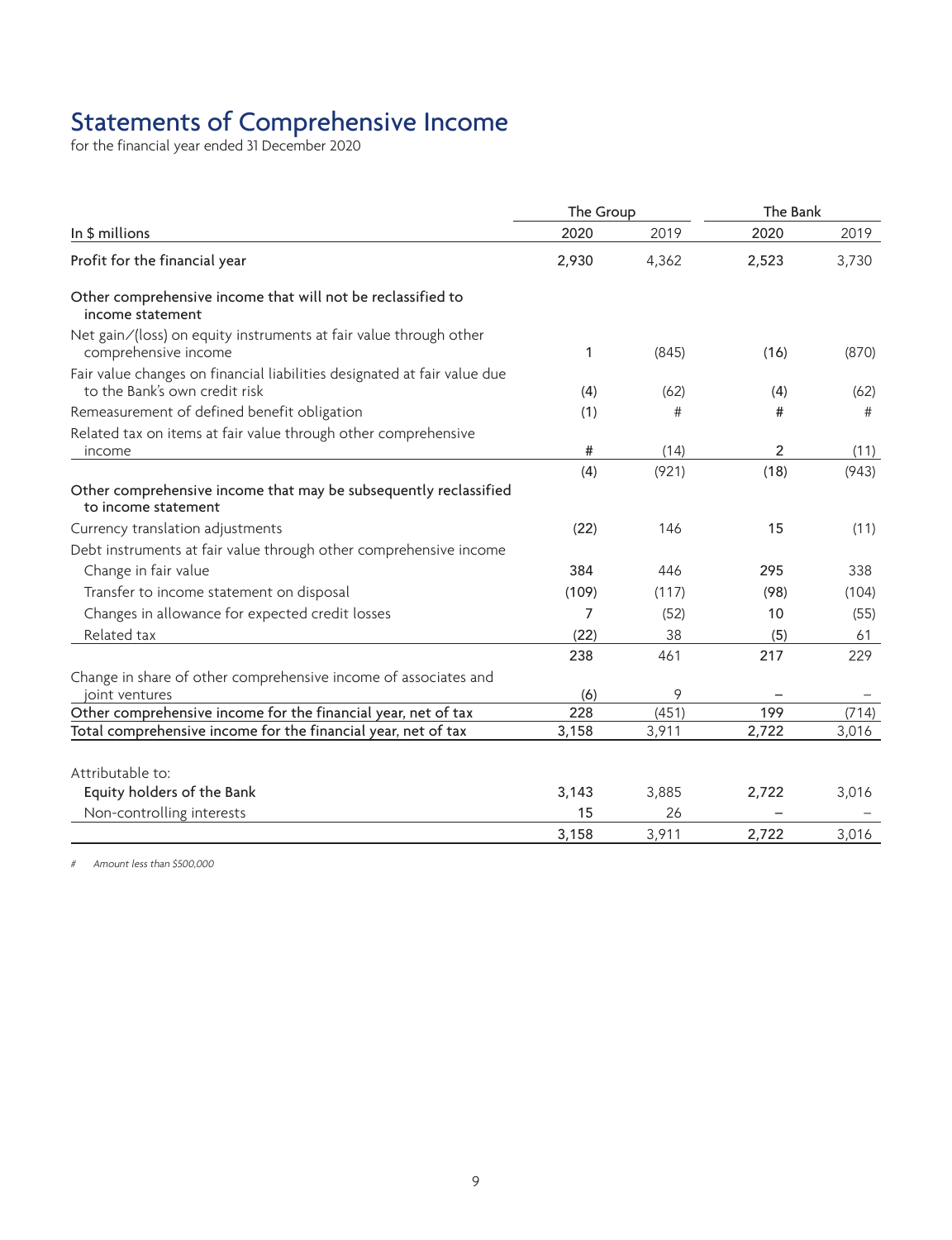# Balance Sheets

as at 31 December 2020

|                                                    | The Group |         | The Bank |         |
|----------------------------------------------------|-----------|---------|----------|---------|
| In \$ millions                                     | 2020      | 2019    | 2020     | 2019    |
| Equity                                             |           |         |          |         |
| Share capital and other capital                    | 7,420     | 7,325   | 7,420    | 7,325   |
| Retained earnings                                  | 24,109    | 23,404  | 17,510   | 17,197  |
| Other reserves                                     | 9,372     | 8,907   | 9,786    | 9,351   |
| Equity attributable to equity holders of the Bank  | 40,901    | 39,636  | 34,716   | 33,873  |
| Non-controlling interests                          | 230       | 228     |          |         |
| Total equity                                       | 41,131    | 39,864  | 34,716   | 33,873  |
| Liabilities                                        |           |         |          |         |
| Deposits and balances of:                          |           |         |          |         |
| <b>Banks</b>                                       | 15,977    | 15,302  | 14,257   | 13,404  |
| Customers                                          | 324,598   | 310,726 | 251,111  | 241,462 |
| Subsidiaries                                       |           |         | 14,216   | 13,419  |
| Bills and drafts payable                           | 792       | 646     | 613      | 465     |
| Derivative financial liabilities                   | 11,519    | 6,695   | 8,741    | 5,695   |
| Other liabilities                                  | 7,379     | 5,179   | 5,954    | 3,667   |
| Tax payable                                        | 374       | 489     | 278      | 410     |
| Deferred tax liabilities                           | 436       | 299     | 263      | 202     |
| Debts issued                                       | 29,608    | 25,209  | 28,086   | 23,557  |
| <b>Total liabilities</b>                           | 390,683   | 364,545 | 323,519  | 302,281 |
| Total equity and liabilities                       | 431,814   | 404,409 | 358,235  | 336,154 |
| Assets                                             |           |         |          |         |
| Cash, balances and placements with central banks   | 36,798    | 25,864  | 31,452   | 22,319  |
| Singapore government treasury bills and securities | 8,103     | 6,199   | 8,103    | 6,199   |
| Other government treasury bills and securities     | 13,890    | 15,166  | 3,796    | 5,120   |
| Trading securities                                 | 4,215     | 2,789   | 3,523    | 2,506   |
| Placements and balances with banks                 | 40,284    | 52,840  | 30,409   | 42,456  |
| Loans to customers                                 | 277,201   | 265,458 | 216,629  | 205,229 |
| Placements with and advances to subsidiaries       |           |         | 21,023   | 17,971  |
| Derivative financial assets                        | 11,368    | 6,408   | 8,719    | 5,394   |
| Investment securities                              | 25,217    | 15,454  | 18,158   | 12,723  |
| Other assets                                       | 5,033     | 4,906   | 3,428    | 3,528   |
| Deferred tax assets                                | 429       | 300     | 109      | 96      |
| Investment in associates and joint ventures        | 1,210     | 1,182   | 325      | 350     |
| Investment in subsidiaries                         |           |         | 6,199    | 6,005   |
| Investment properties                              | 964       | 936     | 979      | 970     |
| Fixed assets                                       | 2,959     | 2,759   | 2,201    | 2,106   |
| Intangible assets                                  | 4,143     | 4,148   | 3,182    | 3,182   |
| Total assets                                       | 431,814   | 404,409 | 358,235  | 336,154 |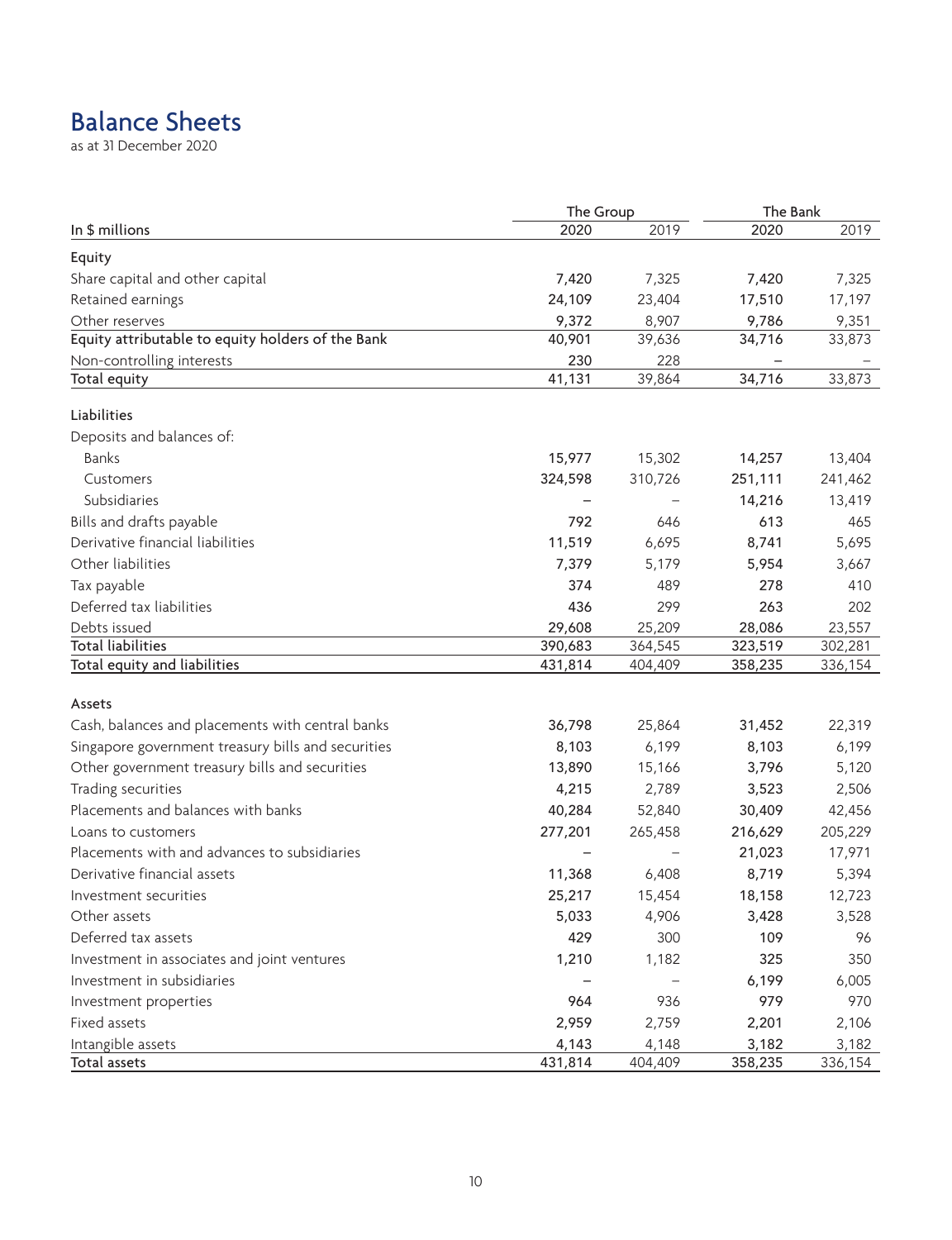# Capital Adequacy Ratios

The Group is subject to the Basel III capital adequacy standards, as prescribled in the MAS Notice 637.

|                                     |         | The Group |  |  |
|-------------------------------------|---------|-----------|--|--|
| In \$ millions                      | 2020    | 2019      |  |  |
| Common Equity Tier 1 capital (CET1) | 33,231  | 32,366    |  |  |
| Additional Tier 1 capital           | 2,379   | 2,379     |  |  |
| Tier 1 capital                      | 35,610  | 34,745    |  |  |
| Tier 2 capital                      | 5,780   | 4,607     |  |  |
| Eligible total capital              | 41,390  | 39,352    |  |  |
| Risk-weighted assets (RWA)          | 225,441 | 226,318   |  |  |
| Capital adequacy ratios (CAR) (%)   |         |           |  |  |
| CET1                                | 14.7    | 14.3      |  |  |
| Tier 1                              | 15.8    | 15.4      |  |  |
| Total                               | 18.4    | 17.4      |  |  |